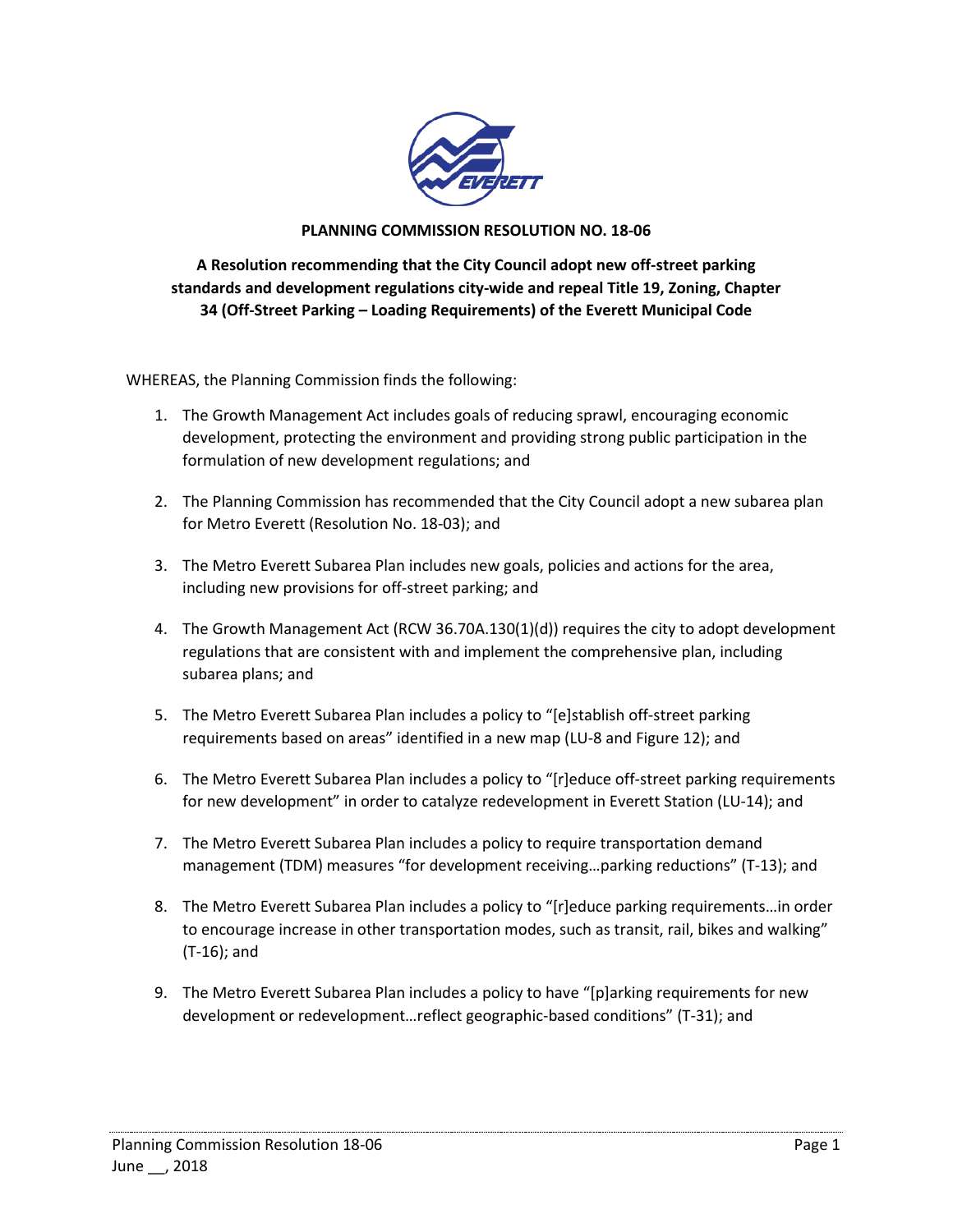- 10. The Metro Everett Subarea Plan includes a policy to "[c]reate parking standards for residential development that reflect…factors that influence parking demand" (T-32), such as size of housing units, resident characteristics and development characteristics; and
- 11. The Metro Everett Subarea Plan includes a policy to "[a]llow adjustment to required parking through innovative measures" (T-33), such as substitution of parking stalls for other transportation modes or shared parking; and
- 12. The Everett Comprehensive Plan includes policies to encourage complementary land uses that can share parking (2.19.1), parking management strategies that reduce the amount of land used for parking and reduction of parking standards for businesses that implement such strategies (2.19.2), reducing minimum requirements where appropriate (2.19.3), amending the zoning code to require bicycle parking (2.19.4); and
- 13. The Planning Commission conducted public briefings on March 7, 2017 and May 15, 2018, to discuss and consider proposed new off-street parking standards and development regulations;
- 14. The City held public open houses on June 13, 2017 and April 28, 2018 to present and solicit public comment on existing and proposed off-street parking standards and development regulations;
- 15. Public notice and opportunity to comment on these amendments was provided through electronic and mail notice to interested parties, a legal notice of public hearing published in the Everett Herald on May 16, 2018, notice to the Washington State Department of Commerce on May 14, 2018, and a public hearing held by the Planning Commission on June 5, 2018; and
- 16. EMC 19.41.170(C) provides for amendment of the Zoning Code (Title 19) when it finds that: 1) the proposed amendment is consistent with the applicable provisions of the Everett general plan; and 2) the proposed amendment bears a substantial relation to public health, safety or welfare; and 3) the proposed amendment promotes the best long term interests of the Everett community.

And, WHEREAS, the Planning Commission concludes the following:

- 1. The proposed off-street parking standards and development regulations are consistent with goals in the Growth Management Act; and
- 2. The proposed off-street parking standards and development regulations would not create a probable significant adverse environmental impact under the City's SEPA policies, EMC Chapter 20.04; and